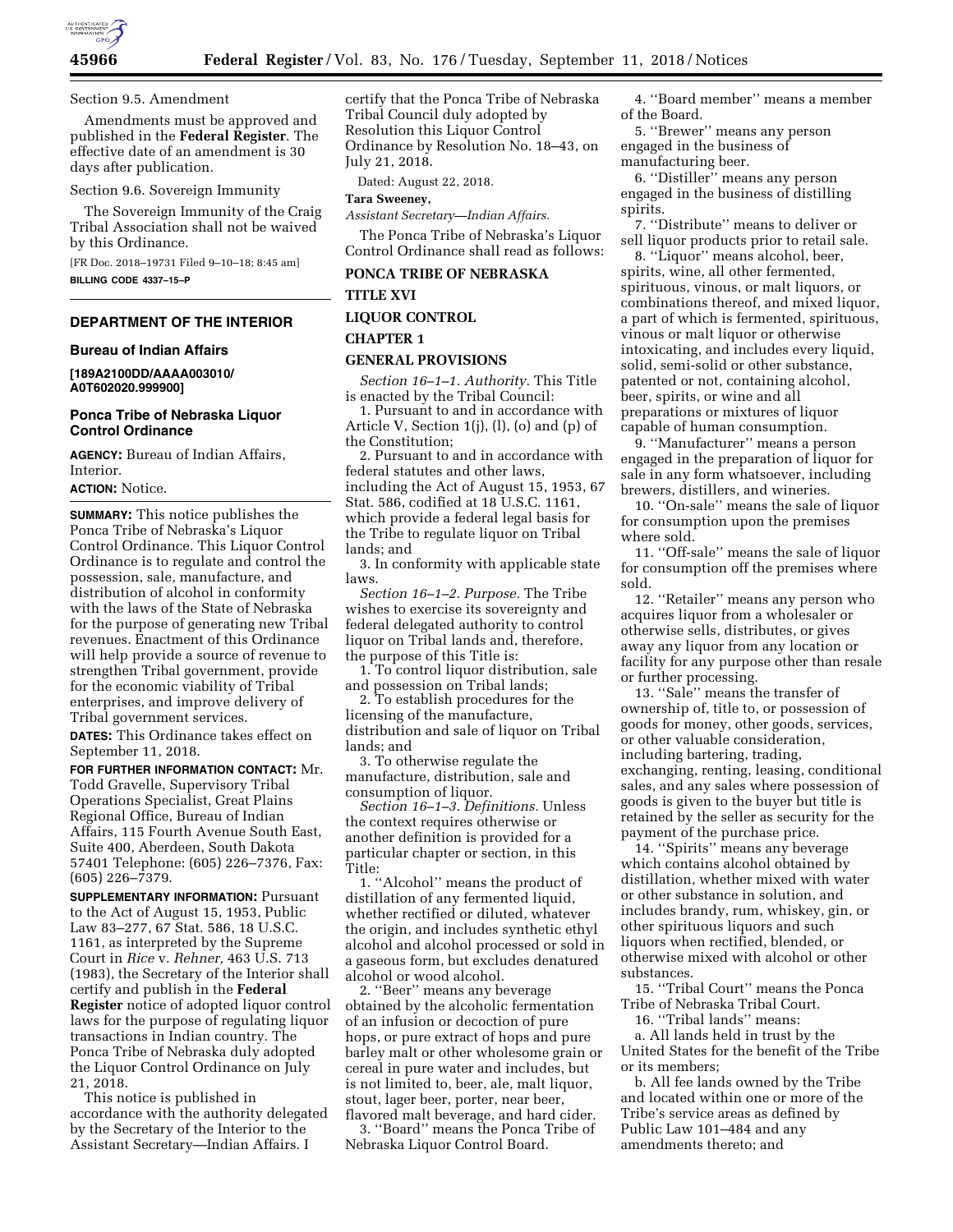c. All lands of the Tribe or its members defined as Indian country by 18 U.S.C. 1151, including dependent Indian communities.

17. ''Wholesaler'' means any person who acquires or otherwise possesses liquor for resale or otherwise sells, distributes, resells or gives away liquor to a retailer.

18. ''Wine'' means any alcoholic beverage obtained by fermentation of fruits, vegetables or other agricultural products containing sugar, including such beverages when fortified by the addition of alcohol or spirits.

*Section 16–1–4. Consent to Jurisdiction.* Any person who resides on Tribal lands or conducts business or engages in a business transaction on Tribal lands or with the Tribe, enters into a consensual relationship with Tribe, acts under Tribal authority, or enters on Tribal lands shall be deemed to have consented to the following:

1. To be bound by the terms of this Title; and

2. To the exercise of jurisdiction by the Tribal Court over him or her in an action arising under this Title.

*Section 16–1–5. Non-Liability.* There shall be no liability on the part of the Tribe, its agencies, departments, enterprises, agents, officers, officials or employees for any damages which may occur as a result of reliance upon or conformity with the provisions of this Title.

*Section 16–1–6. Severability.* If any chapter, section or provision of this Title or amendment made by this Title is held invalid, the remaining chapters, sections and provisions of this Title and amendments made by this Title shall continue in full force and effect.

*Section 16–1–7. Sovereign Immunity.*  Except where expressly waived by a section of this Title specifically referring to a waiver of sovereign immunity, nothing in this Title shall be construed as limiting, waiving or abrogating the sovereignty or the sovereign immunity of the Tribe or any of its agencies, departments, enterprises, agents, officers, officials or employees.

## **CHAPTER 2**

#### **LIQUOR CONTROL BOARD**

*Section 16–2–1. Establishment.*  1. There is hereby established a liquor control board to be known as the Ponca Tribe of Nebraska Liquor Control Board as an agency of the Tribe, under the authority of the Tribe, and delegated the powers, duties, and responsibilities set forth in this Title and as otherwise provided by the laws of the Tribe.

2. The Board may employ such other personnel and employees as may be

required for the proper discharge of its duties under this Title, provided that, to the maximum extent feasible, the Board shall first use personnel and employees of the Tribal administration as authorized in this Chapter.

*Section 16–2–2. Composition.* The Board shall consist of five (5) members as follows:

1. One (1) Tribal Council member designated by the Tribal Council, who shall serve as the Chairperson of the Board; and

2. Four (4) individuals who shall be appointed by the Tribal Council.

*Section 16–2–3. Qualifications.* To be qualified to be appointed a Board member, a person shall:

1. Be at least the age of majority; 2. Have no conflicts of interest, as defined in this Chapter;

3. Not have been convicted of any felony or any crime involving or related to alcohol or drugs in any court of any jurisdiction in the five (5) years prior to appointment unless pardoned and fully restored of his or her civil rights by the proper authorities prior to appointment;

4. Be willing and able to comply with the ethical duties of Board members, as defined in this Chapter;

5. Be willing and able to perform the Board's duties in compliance with the laws of the Tribe;

6. Have or acquire knowledge of this Title;

7. Have the time available to actively fulfill the duties of a Board member; and

8. Be willing to receive orientation and training regarding the duties of the Board.

S*ection 16–2–4. Term of Office.* 

1. The Tribal Council member designated by the Tribal Council to serve on the Board shall hold office until he or she no longer holds office on the Tribal Council regardless of whether there is a successor in the office, but a former Tribal Council member designated by the Tribal Council to serve on the Board may be appointed to another position on the Board in accordance with this Chapter.

2. Upon the selection of the initial Board members, the Tribal Council shall choose from the members other than the Tribal Council member designated by the Tribal Council to serve on the Board, by lot, one (1) Board member who will serve an initial term of one (1) year, one Board member who will serve an initial term of two (2) years, and two (2) Board members who will serve an initial term of three (3) years. Thereafter, the term of office for Board members shall be three (3) years.

3. Except as otherwise provided herein, each Board member shall serve until he or she resigns, is removed, or

the Tribal Council appoints his or her successor.

*Section 16–2–5. Compensation.* Board members shall be compensated at a rate set by the Tribal Council. In addition, Board members shall be paid for mileage for every Board meeting attended in accordance with the rules applicable to and at the standard rate established for Tribal officers and employees.

*Section 16–2–6. Resignation and Removal.* 

1. Any Board member may resign from his or her position by delivering a written resignation to the Tribal Council.

2. Any Board member who is a Tribal Council member designated by the Tribal Council to serve on the Board shall automatically be removed from the Board upon the Tribal Council member's resignation or removal from the Tribal Council.

3. The Tribal Council may, by majority vote, remove a Board member for any the following:

a. Violating or permitting violation of this Title;

b. Neglect of duty;

c. Malfeasance or misfeasance in the handling of liquor control matters;

d. Acceptance or solicitation of bribes; e. Violation of the ethical duties or

conflict of interest provisions of this Chapter;

f. Unexcused absence from three (3) or more consecutive Board meetings;

g. Any crime committed against the Tribe which results in a conviction or admission of guilt; or

h. Upon the happening of any event which would have made the Board member ineligible for appointment if the event had occurred prior to appointment.

4. The Tribal Council's decision to remove a Board member shall be final and not subject to challenge, review or appeal.

*Section 16–2–7. Vacancies.* In the event of a vacancy on the Board, whether by removal, resignation, or otherwise, the Tribal Council shall appoint a replacement to serve the remaining term of the Board member being replaced. In the event of an emergency vacancy, the Tribal Council may hold a special meeting to fill the vacancy.

*Section 16–2–8. Officers.* 

1. The Chairperson of the Board shall call and preside over Board meetings. The Chairperson shall report to the Tribal Council as required.

2. The Board shall elect from its members a Secretary at its first meeting in each calendar year or at the next meeting of the Board if a vacancy occurs in the office of Secretary.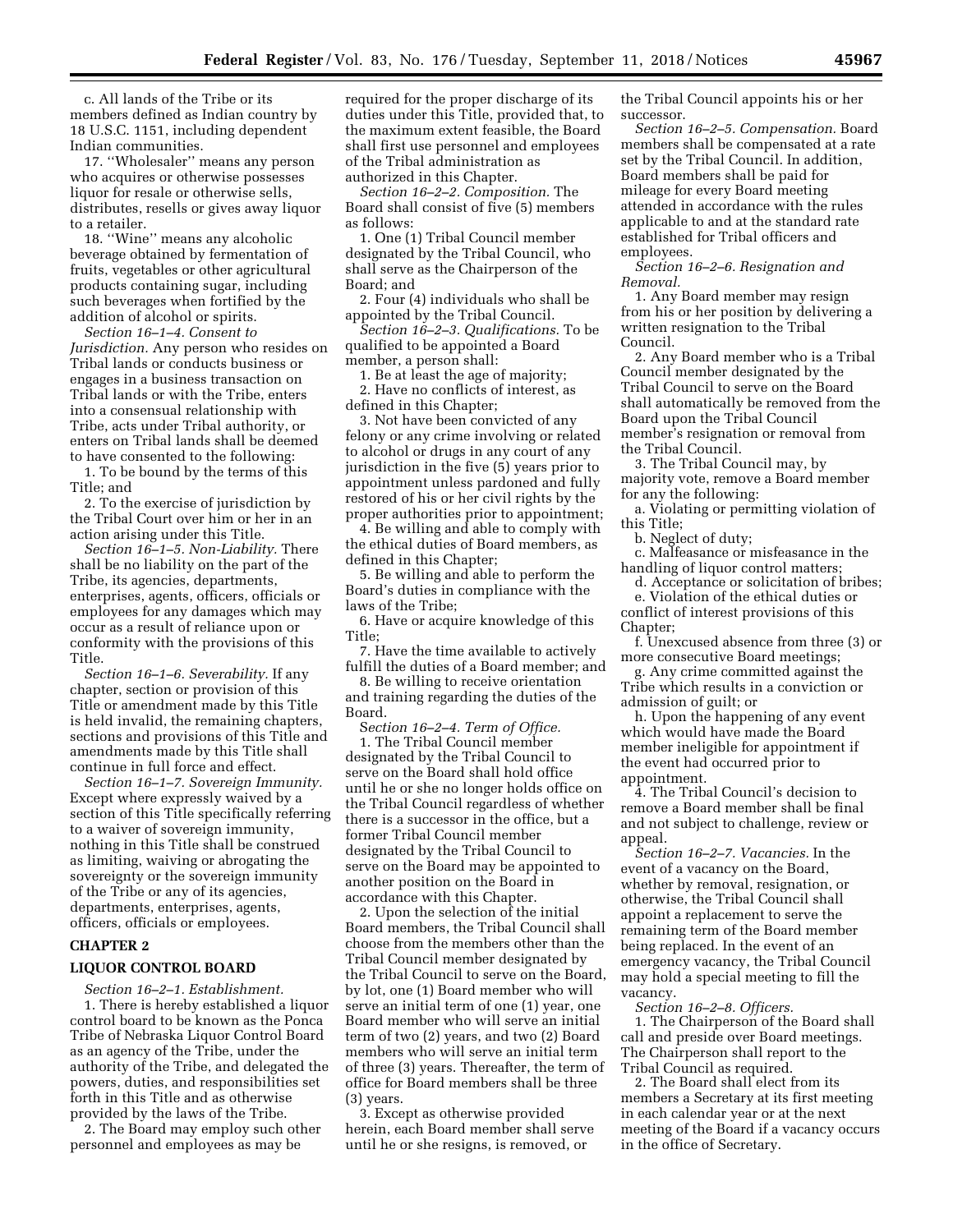3. The Secretary shall be responsible for assuring the timely and proper production, distribution and storage of all written records of the Board, including administrative and financial documents. The Secretary shall keep minutes of all meetings of the Board and shall keep informed about the Board's expenditures and budget.

*Section 16–2–9. Ethics and Conflicts.*  1. No person may be appointed to the Board who:

a. Is employed by, an officer of, or has a private ownership interest, whether direct or indirect, in any entity or organization that is a retailer, wholesaler, manufacturer, brewer or distiller;

b. Is engaged in litigation against the Tribe in a matter related to the subject matter of the Board; or

c. Has a similar interest that would necessarily conflict with the impartial performance of a Board member's duties.

2. The Tribal Council's determination whether an applicant for the Board is barred from appointment by a conflict of interest shall be final and not subject to challenge, review or appeal.

3. Board members shall:

a. Not accept or request any gift, gratuity, compensation, employment or other thing of value from any manufacturer, wholesaler, retailer, holder or applicant for a liquor license, or other person subject to this Title;

b. Avoid the appearance of impropriety;

c. Not act in an official capacity when a matter before the Board directly and specifically affects a Board member's own interests or the interests of his or her immediate family;

d. Not attempt to exceed the authority granted to Board members by this Title;

e. Recognize that the authority delegated by this Title is to the Board as a whole, not to individual Board members and, accordingly, the powers of the Board may only be exercised by the Board acting through the procedures established by this Title;

f. Not take action on behalf of the Board unless authorized to do so by the Board;

g. Not involve the Board in any controversy outside the Board's duties; and

h. Hold all confidential information revealed during the course of Board business in strict confidence and discuss or disclose such information only to persons who are entitled to the information and only for the purpose of conducting official Board business.

*Section 16–2–10. Recusal.* 

1. No Board member shall participate in any action or decision by the Board directly involving:

a. Himself or herself;

b. A member of his or her immediate family;

c. Any person, business or other entity of which he or she or a member of his or her immediate family is an employee;

d. Any business or other entity in which he or she or a member of his or her immediate family has a substantial ownership interest; or

e. Any business or other entity with which he or she or a member of his or her immediate family has a substantial contractual relationship.

2. Nothing in this Section shall preclude a Board member from participating in any action or decision by the Board which:

a. Generally affects a class of persons, regardless of whether the Board member or a member of his or her immediate family is a member of the affected class; and

b. Affects the Tribe, an economic enterprise of the Tribe, or a person or entity in a contractual relationship with the Tribe or an economic enterprise of the Tribe, regardless of whether the Board member is also a member of the Tribe.

3. A Board member may voluntarily recuse himself or herself and decline to participate in any action or decision by the Board when the Board member, in his or her own discretion, believes:

a. That he or she cannot act fairly or without bias; or

b. That there would be an appearance that he or she could not act fairly or without bias.

*Section 16–2–11. Quorum.* Three (3) Board members shall constitute a quorum for conducting business.

*Section 16–2–12. Meetings.* 

1. The Board may hold meetings as it deems necessary.

2. The Chairperson of the Board shall have the authority to call a meeting of the Board as he or she sees fit upon forty-eight (48) hours written notice. Written notice to a Board member may be dispensed with as to any Board member who is actually present at the meeting at the time it convenes.

3. The Board may conduct a meeting exclusively by telephone, video conference or other electronic means provided that the notice of the Board meeting provides the manner in which the meeting will be conducted and includes information on how a person may attend the meeting, such as a telephone number for participation in the meeting.

4. All decisions of the Board shall be made by a majority vote of the Board members attending the meeting, provided a quorum is present, unless otherwise provided in this Title.

5. Matters dealing with personnel or other confidential matters shall be conducted in executive session and shall not be open to the public.

*Section 16–2–13. Powers and Duties of Board.* The power, authority and duties of the Board shall be as follows:

1. To administer, implement and enforce this Title;

2. To make recommendations to the Tribal Council concerning amendments to this Title;

3. To receive applications for and issue to and suspend, cancel and revoke licenses of manufacturers, wholesalers, and retailers in accordance with this Title and the rules and regulations of the Board;

4. To obtain information and conduct background investigations to determine the suitability of an applicant for a license;

5. To bring legal action in the name of the Tribe to enforce this Title;

6. To inspect any premises where liquor is manufactured, distributed, or sold as provided in this Title;

7. To conduct an audit to inspect any licensee's records and books as provided in this Title;

8. To conduct hearings and hear appeals authorized by this Title, provided the Board shall have no authority to declare any portion of this Title or other law of the Tribe invalid for any reason;

9. In the conduct of any hearing or audit, to issue subpoenas, compel the attendance of witnesses, administer oaths, and require testimony under oath at any hearing conducted by the Board;

10. To examine, under oath, either orally or in writing, any person with respect to any matter subject of this Title;

11. To collaborate and cooperate with such other agencies of the Tribe, other tribes, the United States and the states as necessary to implement and enforce this Title;

12. To develop standard forms and to require by regulation the filing of any such forms or reports necessary for implementation of this Title;

13. To utilize or adopt forms from other appropriate jurisdictions to use as its own so long as such forms meet the requirements of the laws of the Tribe for which such forms are utilized;

14. To promulgate rules and regulations, subject to approval of the Tribal Council and consistent with the laws of the Tribe, which are necessary for carrying out this Title;

15. To delegate any of its power, authority and duties to an individual Board member or other personnel or employee of the Board, provided that the Board shall not delegate its power to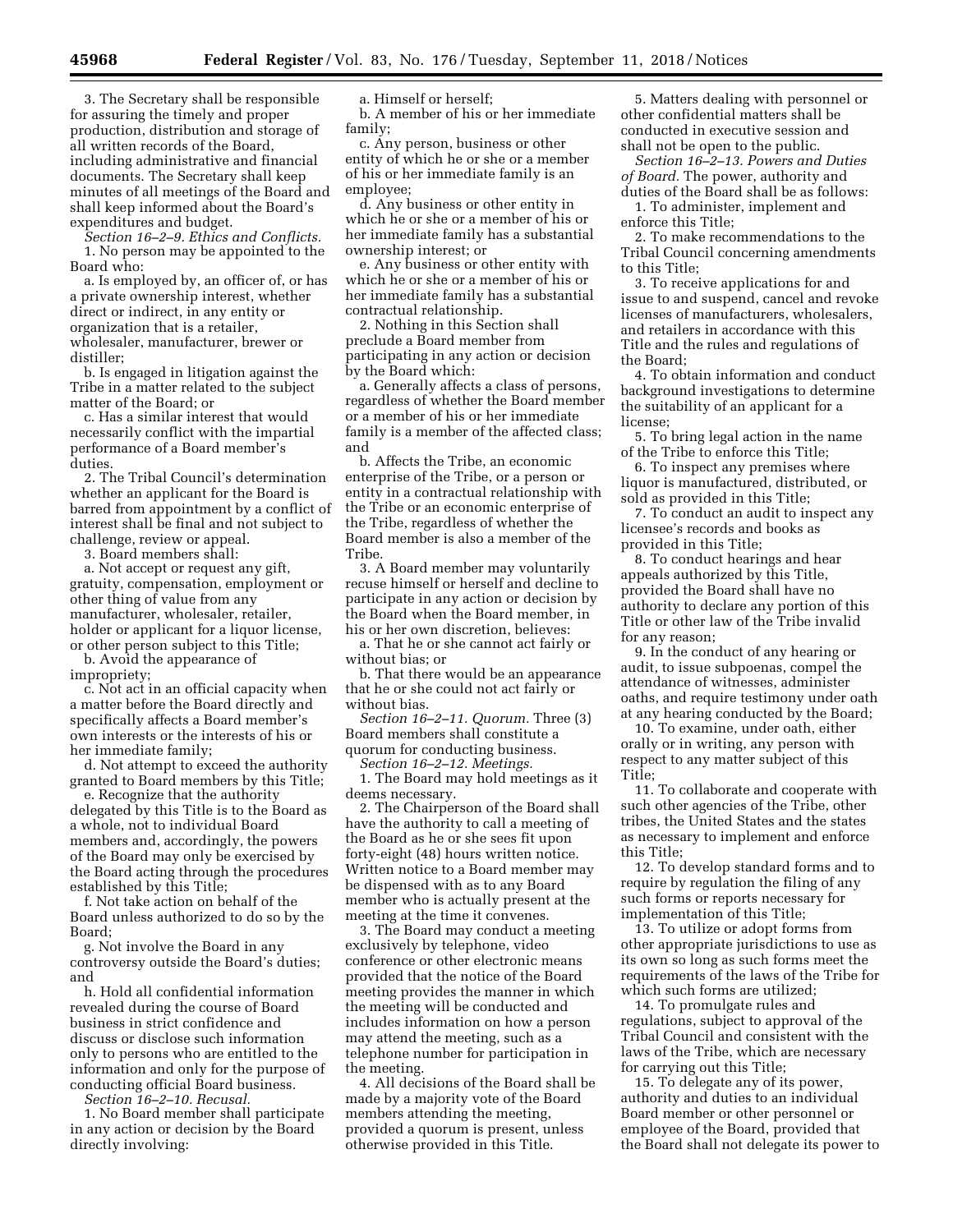promulgate rules and regulations or to conduct hearings and hear appeals; and

16. To perform all other duties delegated or assigned to the Board by this Title or other laws of the Tribe or the Tribal Council and otherwise implement this Title.

*Section 16–2–14. Obtaining Information.* 

1. The Board may request such information relevant and material to the enforcement of this Title from any and all persons who:

a. Are engaged in the introduction, sale, distribution, or possession of liquor on Tribal lands or with the Tribe; or

b. Are otherwise subject to the jurisdiction of the Tribe.

2. Upon a written request, such persons shall provide the information requested by the Board. The Board may issue a subpoena as provided in this Chapter or request the Court to issue a subpoena or other order, including ex parte without a hearing, to obtain the information required to be provided under this Section.

*Section 16–2–15. Investigative Authority.* 

1. For the purpose of enforcing the provisions of this Title, the Board shall have the authority to inspect property during regular business hours, to examine and require the production of any pertinent records, books, information, or evidence, and to require the presence of any person and require testimony under oath concerning the subject matter of any inquiry of the Board, and to make a permanent record of the proceeding.

2. For the purpose of accomplishing the authority granted in this Section, the Board shall have the power to issue subpoenas and summons requiring attendance and testimony of witnesses and production of papers or other things at any hearing held pursuant to this Title.

3. If a person fails to comply with a subpoena issued by the Board, the Board may apply to the Tribal Court for issuance of an order to show cause which directs that the person against whom the subpoena was issued shall comply with the subpoena within ten (10) business days or show cause why he or she should not be held in contempt of court in accordance with the laws of the Tribe. The Tribal Court shall issue the order to show cause without notice or hearing, unless the Court finds that the subpoena was not lawfully issued or was not properly served in accordance with this Section.

4. Any subpoena, summons or notice issued by the Board shall be served in the manner provided for service of the

same in the rules of procedure governing civil actions in Tribal Court.

*Section 16–2–16. Rules and Regulations.* The Board shall promulgate rules and regulations, not inconsistent with this Title and subject to the approval of Tribal Council, as it deems necessary or desirable in the public interest in carrying out the duties of the Board including, but not limited to:

1. Internal operational procedures;

2. The forms to be used for purposes of this Title;

3. Procedures for conducting investigations and inspections;

4. Procedures for all hearings conducted by the Board;

5. Conditions of sanitation of premises of licensees of the Board; and

6. Protection of the due process rights of all persons subject to the enforcement of this Title by the Board.

*Section 16–2–17. Board Seal.* 

1. The Board shall acquire an official seal which shall be used on all original and/or certified copies of all documents of the Board to evidence their authenticity.

2. The seal of the Board shall:

a. Be circular in shape; b. Contain the words ''Ponca Tribe of

Nebraska'' around the top edge;

c. Contain the words ''Liquor Control Board'' around the bottom edge; and

d. Contain the words ''Official seal'' in the center.

3. The seal shall be secured at all times to prevent unauthorized use. *Section 16–2–18. Stamps and* 

*Licenses.* 

1. The Board shall provide for the form, size, color and identifying characteristics of all licenses, permits, stamps, tags, receipts or other instruments evidencing receipt of any license or payment of any fee administered by the Board or otherwise showing compliance with this Title.

2. Any instrument developed by the Board under this Section shall contain at least the following information:

a. The words ''Ponca Tribe'' or, if space allows, ''Ponca Tribe of Nebraska;''

b. If space allows, the words ''Liquor Control Board;''

c. If the instrument is a license or permit, an indication of the type of license or permit, its effective dates, and the name and address of the person to whom it is issued; and

d. If the instrument is a receipt, an indication of what the receipt is for, any amount the receipt is for, and the name and address of the person to whom it is issued.

3. The Board shall provide for the manufacture, delivery, storage and

safeguarding of any instrument developed under this Section and shall safeguard such instruments against theft, counterfeiting and improper use.

*Section 16–2–19. Records of Board.* 

1. The Board shall create and maintain accurate and complete records which contain information and documents necessary for the proper and efficient operation of the Board, including, but not limited to:

a. All licenses, permits, and the like issued and any fees received for the same;

b. All fees and penalties imposed, due and collected; and

c. Each and every official transaction, communication or action of the Board.

2. The records of the Board shall be maintained at the office of the Board and shall not be removed from said office without the written authorization of the Board.

3. Except where provided otherwise in the laws of the Tribe, the records and other information of the Board shall be considered public records of the Board and shall be provided or made available for inspection during regular business hours upon proper written request to the Board and payment of any copying costs set by the Board, provided that confidential personal information appearing in such records is rendered unreadable prior to provision or inspection.

4. The records of the Board shall be subject to audit at any time at the direction of the Tribal Council, but not less than once each year.

*Section 16–2–20. Use of Other Resources.* In carrying out its duties and responsibilities:

1. The Board may use the services, information or records of other departments and agencies of the Tribe or otherwise available to the Tribe, both from within and without the Tribe, and such departments, agencies and others shall furnish such services, information or records upon request of the Board; and

2. The Board may use personnel and employees of the Tribal administration as it would personnel and employees of the Board, provided the Board coordinates with and obtains approval from the Tribal administration.

## **CHAPTER 3**

#### **LIQUOR LICENSES**

*Section 16–3–1. License Required.* No person may sell, distribute or manufacture liquor on Tribal lands except as specifically authorized by a license issued in accordance with this Chapter and compliance with all other applicable laws governing the same.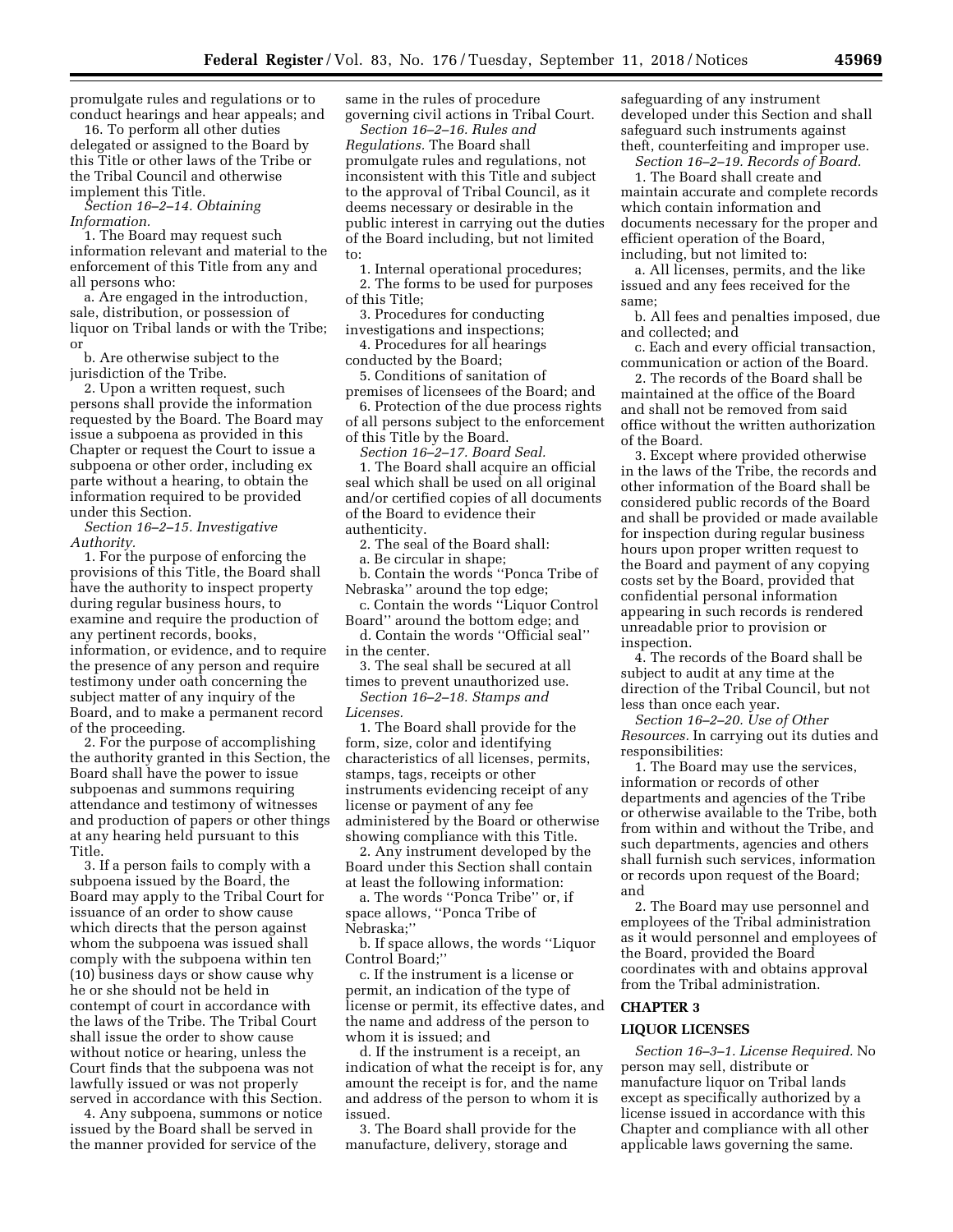*Section 16–3–2. Exemptions.* The following liquor and activities shall be exempt from the provisions of this Title, including the requirement of a liquor license:

1. Any pharmaceutical preparation containing liquor which is prepared by a druggist according to a formula of the pharmacopeia or dispensatory of the United States;

2. Wine or beer manufactured in a residence for consumption therein and not for sale;

3. Alcohol used or intended for use: a. For scientific research or

manufacturing products other than liquor;

b. By a physician, medical or dental clinic, or hospital;

c. In tinctures or toilet, medicinal, and antiseptic preparations and solutions not intended for internal human use nor to be sold as beverages, and which are unfit for beverage purposes, such as cleaning compounds;

d. In food products known as flavoring extracts when manufactured and sold for cooking, culinary, or flavoring purposes, and which are unfit for use for beverage purposes; or

e. By persons exempt from regulation in accordance with the laws of the United States;

4. Ethanol or ethyl alcohol for use as fuel; and

5. Liquor used in a bona fide religious ceremony.

*Section 16–3–3. Liquor Licenses.* 

1. Licenses issued by the Board shall be of the following types:

a. Manufacturer license;

b. Wholesale license;

c. Retail license; and

d. Special event license.

2. Except for special event licenses, a license issued by the Board shall be in force and effect for one (1) year following the date it is issued, unless sooner revoked.

3. Any person required to obtain a license under this Chapter who fails to obtain such license or who continues to manufacture, distribute or sell liquor after such license has been revoked shall forfeit his or her right to manufacture, distribute or sell liquor on Tribal lands until he or she complies with all of the provisions of this Title.

*Section 16–3–4. Manufacturer License.* 

1. Any person who is a manufacturer, brewer or distiller located on Tribal lands shall be required to first obtain a manufacturer license from the Board. If a person manufactures liquor at two or more separate places of business on Tribal lands, a separate manufacturer license shall be required for each place of business.

2. A manufacturer license shall allow: a. The manufacture, distilling, brewing, and storage of liquor on Tribal lands;

b. The sale of liquor to wholesale and retail licensees on Tribal lands without the requirement of any other license under this Chapter; and

c. The retail on-sale of liquor to individuals on the premises of the manufacturer without the requirement of any other license under this Chapter.

3. The annual fee for a manufacturer license shall be one thousand dollars (\$1,000.00).

*Section 16–3–5. Wholesale License.*  1. Any person who engages in the sale of liquor to manufacturers, retailers or wholesalers on Tribal lands shall be required to first obtain a wholesale license from the Board. If a person sells or delivers from or stores liquor at two or more separate places of business on Tribal lands, a separate wholesale license shall be required for each place of business.

2. A wholesale license shall allow: a. The wholesale purchase, importation, and storage of liquor and sale of liquor to licensees on Tribal lands; and

b. The sampling of liquor on the premises of the licensee or a licensed retailer by a licensee and his or her employees.

3. The annual fee for a wholesale license shall be seven hundred fifty dollars (\$750.00).

*Section 16–3–6. Retail License.* 

1. Any person who engages in the retail sale of liquor on Tribal lands shall be required to first obtain a retail license from the Board. If a person makes sales at two or more separate places of business on Tribal lands, a separate retail license shall be required for each place of business.

2. A retail license shall allow the licensee to sell and offer for sale liquor on the premises of the licensee specified in the retail license at retail for use or consumption but not for resale in any form.

3. A retail license shall designate whether the licensee is permitted to make on-sales or off-sales, but shall not permit both.

4. The annual fee for a retail license shall be two hundred fifty dollars (\$250.00).

*Section 16–3–7. Special Event License.* 

1. Any person who engages in the retail sale of liquor on Tribal lands for a period of less than seven (7) consecutive days for an event shall be required to first obtain a special event license from the Board. If a person makes sales at two or more separate

locations or events on Tribal lands, a separate special event license shall be required for each location.

2. A special event license shall allow the licensee to sell and offer for sale liquor at retail for use or consumption on the premises of the event specified in the license, but not for resale in any form.

3. A special event license shall designate the precise day or period of days for which the license was issued and shall be valid only for such designated day or days.

4. The fee for a retail license shall be fifty dollars (\$50.00) per day.

5. The Board may provide by regulation for issuing special event licenses with reduced or no fees and utilizing expedited applications and procedures exempt from the notice and hearing requirements of this Chapter to licensed retailers conducting on-sales, including caterers and the like, for the purpose of allowing such retailers to sell and offer for sale liquor at events on premises other than the premises designated in the retail license.

*Section 16–3–8. Registration of Salesmen.* 

1. No person may take or solicit orders for liquor on Tribal lands without first registering with the Board and providing the following:

a. His or her name and address;

b. The name and address of his or her employer or principal; and

c. Such other information the Board may require.

2. There shall be no fee for registration under this Section, but registration shall require renewal each calendar year.

*Section 16–3–9. Application for License.* 

1. Any person or entity desiring a license pursuant to this Chapter shall complete and file an application for the appropriate license with the Board and pay such application fee as may be set by the Board to defray the costs of processing the application.

2. In addition to any other items required by the Board, all applications for a license pursuant to this Chapter shall include the following:

a. The name, address and telephone number of the applicant;

b. Any other names used by the applicant, including trade names;

c. Whether the applicant is a partnership, corporation, limited liability company, sole proprietorship or other entity and the jurisdiction where the applicant is organized or registered to conduct business;

d. The names, addresses, telephone numbers and social security numbers of the applicant's principals, which shall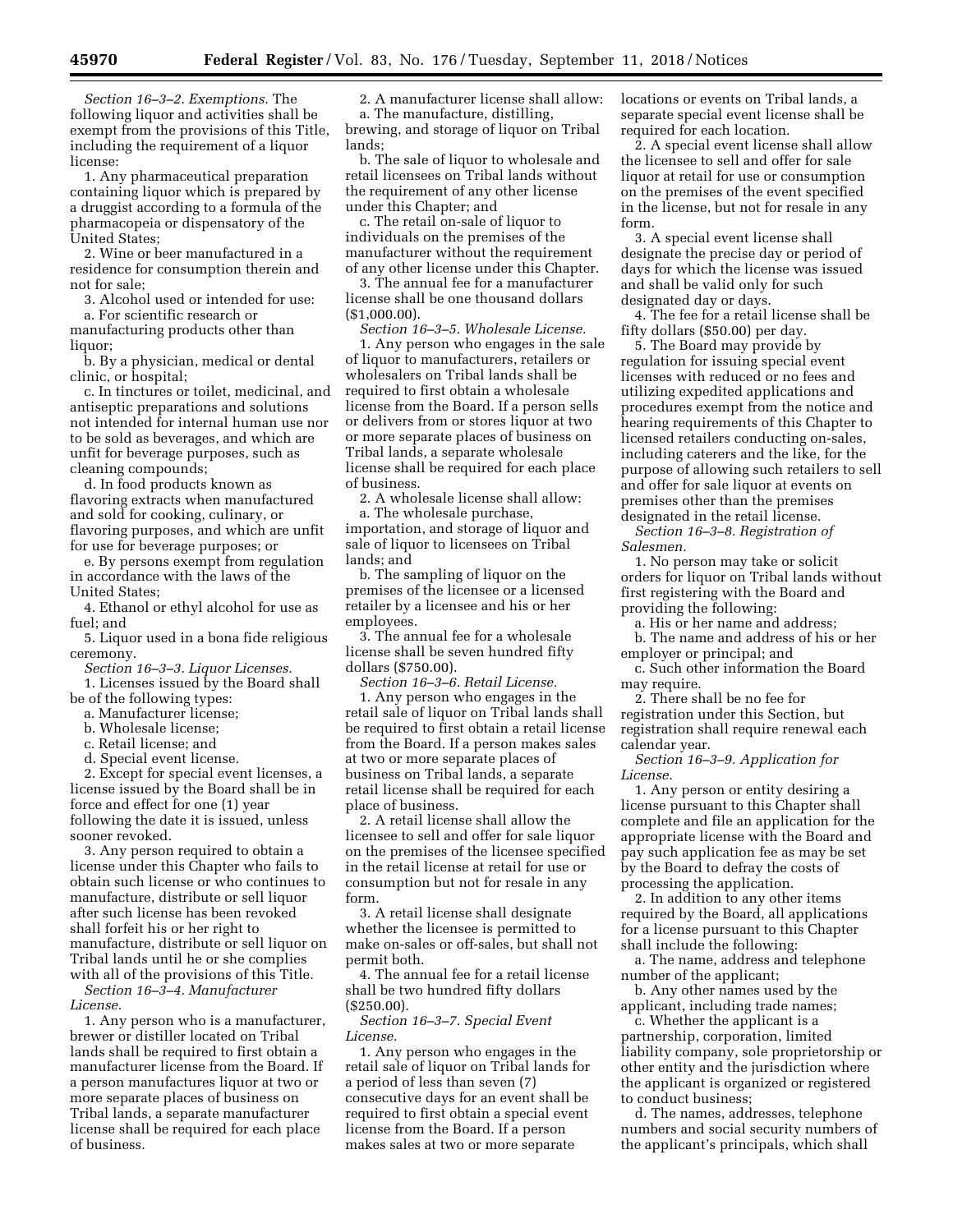include the applicant's officers, directors, managers, owners, partners, stockholders that own twenty-five percent (25%) or more of the applicant's business, and the ten (10) largest stockholders of applicant's business regardless of percentage of stock owned;

e. The identity of all persons, other than principals, who have an economic interest in the applicant's business;

f. The federal tax identification number or social security number of the applicant;

g. The location where the applicant intends to sell, distribute or

manufacture liquor, as the case may be;

h. The type of application desired; i. Whether the applicant will sell, distribute or manufacture liquor on Tribal lands;

j. Whether the applicant is licensed by the appropriate state within whose boundaries the applicant is located to sell, distribute, or manufacture liquor, as applicable;

k. Information on each liquor license which the applicant has held in any jurisdiction;

l. Whether the applicant or any of its principals have been convicted of or plead guilty to a felony or any criminal offense regarding liquor;

m. Whether the applicant or any of its principals have had a liquor license revoked or suspended in any jurisdiction; and

n. Agreement by the applicant to comply with the laws of the Tribe and all conditions of the license issued by the Board.

*Section 16–3–10. Notice of Application.* 

1. Upon receipt of an application for a license, the Board shall issue a notice of the application which shall include:

a. The name of the applicant;

b. The location where the applicant intends to sell, distribute or manufacture liquor;

c. The date the Board intends to consider the application, which shall be no sooner than thirty (30) days after the notice is posted in accordance with this Section;

d. Information on submitting comments on the application to the Board by mail or electronic means; and

e. A statement that comments on the application must be received no later than the day prior to the Board considering the application.

2. The notice of the application shall be posted at all Tribal governmental offices and on the Tribe's website for at least thirty (30) days and, if an edition of the Tribal newsletter will be released prior to consideration of the application, published in the Tribal newsletter.

3. Persons may submit comments on the application in the manner

prescribed by the Board any time prior to the Board considering the application.

*Section 16–3–11. Processing Application.* 

1. Upon receipt of an application for a license, the Board shall conduct or cause to be conducted a background investigation of the applicant and each of its principals. The background investigation shall include, at a minimum:

a. Verification of the applicant's business organization and registration status;

b. Verification of the applicant's state liquor license, its status and any enforcement history; and

c. Conducting a criminal history check of the applicant and the applicant's principals.

2. The Board shall issue a license to an applicant only if it finds, after considering the application and any comments submitted by the public:

a. The applicant did not knowingly provide any false information to the Board regarding its application;

b. The applicant is or is expected to be licensed by the appropriate state within whose boundaries the applicant is located to sell, distribute, or manufacture liquor, as applicable;

c. If the applicant is a corporation or other entity, that it is organized under the laws of the Tribe or registered to conduct business on Tribal lands in accordance with the laws of the Tribe governing the same;

d. Neither the applicant nor any of its principles has been convicted of or plead guilty to a felony or any criminal offense related to liquor in any jurisdiction;

e. Neither the applicant nor any of its principals has had a liquor license revoked in any jurisdiction in the previous two (2) years;

f. The requirements of this Title and the Board's regulations have been met;

g. The applicant's capability, qualifications, and reliability are satisfactory; and

h. The best interests of the Tribe, its members, and the community as a whole will be served by the issuance of the license.

3. In reviewing an applicant's capability, qualifications and reliability, the Board shall consider:

a. The character and reputation of the applicant;

b. The suitability of the physical premises of the applicant;

c. The plan of operation of the applicant; and

d. Any other relevant consideration. 4. In reviewing the interests of the Tribe, its members and the community as a whole, the Board shall consider:

a. The need of the area to be served by the applicant;

b. The number of existing licensed businesses covering the area;

c. The desires of the community within the area to be served;

d. Any law enforcement problems which may arise because of the sale, distribution or manufacture of liquor by the applicant; and

e. Any other relevant consideration. 5. The Board, in its discretion and upon notice to the applicant and the public, may conduct a hearing regarding any application. Such hearing shall be open to the public and any interested persons shall be permitted to present information, including witnesses and evidence, to the Board regarding the application.

6. If an applicant has not obtained a liquor license from the appropriate state within whose boundaries the applicant is located, the Board may approve the applicant's license conditioned upon the receipt of such state liquor license. If the Board conditionally approves a license pursuant to this subsection, the Board shall not issue a license to the applicant unless and until the applicant provides satisfactory proof that it has received a state liquor license.

7. The Board shall issue a decision on the application in writing. The Board's decision shall be served on the applicant and posted at all Tribal governmental offices and on the Tribe's website for at least fifteen (15) days and published in the next edition of the Tribal newsletter.

*Section 16–3–12. Form of License.*  1. Each license issued pursuant to this

Chapter shall specify:

a. The name and address of the licensee;

b. The type of license issued;

c. The premises to which the license applies;

d. If the license is a manufacturer license, the type of liquor the licensee is permitted to manufacture, distill, brew, store, and sell; and

e. If the license is a retail license, whether it permits on-sales or off-sales with respect to the premises to which the license applies.

2. The licensee must keep the license posted at all times in a conspicuous place on the premises for which it has been issued.

3. Licensees must pay all taxes assessed against it under the laws of the Tribe.

4. Licensees shall comply, as a condition of retaining such license, with all applicable laws of the Tribe and with all requests of the Board for inspection, examination and audit permitted under this Title.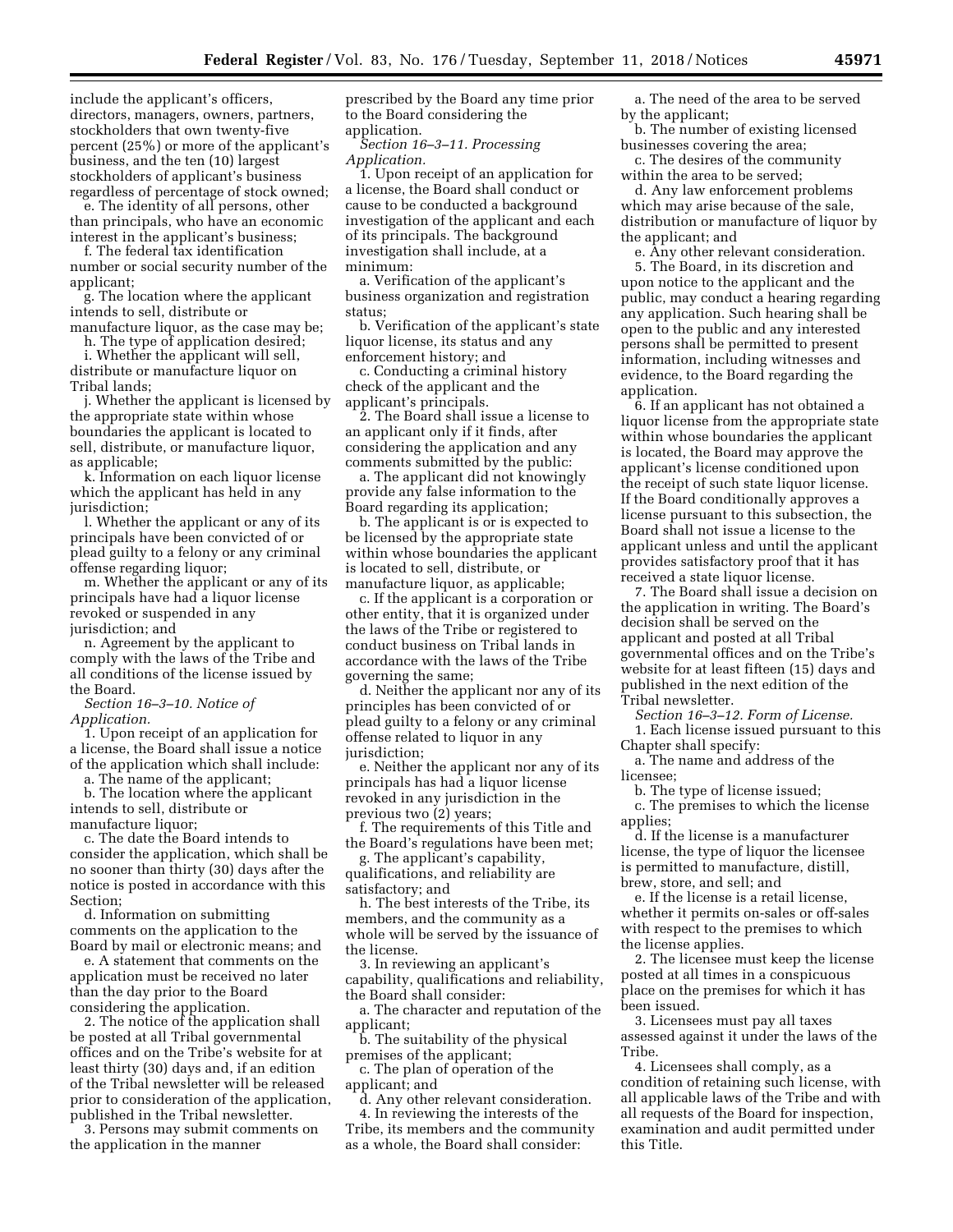5. Notwithstanding anything else in the laws of the Tribe, a license issued pursuant to this Chapter constitutes only a permit to the licensee to conduct the activities permitted by the license for the duration of the license and shall not be construed or deemed to constitute a property or other vested right of any kind or give rise to a legal entitlement to a license for any future period of time.

*Section 16–3–13. Renewal of License.*  1. A licensee may renew its license by filing an application for renewal with the Board and paying such renewal application fee as may be set by the Board to defray the costs of processing the application.

2. The renewal application shall identify any changes in information required on the licensee's application for a license since the issuance of the license or previous renewal, whichever is later, or the applicant shall certify that no such information has changed.

3. A license issued pursuant to this Chapter shall be automatically renewed upon submission of a renewal application and payment of the applicable annual license fee, unless:

a. Information required on the application for a license has changed in such a manner that it makes the licensee ineligible for a license under this Chapter; or

b. The Board determines in writing that renewal would not be in the best interests of the Tribe, its members or the community as a whole.

*Section 16–3–14. Transfer and Modification of License.* 

1. No license issued pursuant to this Chapter may be assigned or transferred to any other person or entity.

2. Any change in ownership of the licensee that constitutes more than fifty percent (50%) of the ownership interest in a licensee shall require the issuance of a new license in accordance with this Chapter.

3. A licensee may request a change in the name and/or address of the licensee or a change in location of the premises to which the license applies by applying with the Board for a modification of the license in accordance with this Section and paying such fee as may be set by the Board to defray the costs of processing the modification.

4. The Board shall approve a change in the address of the licensee upon request, provided the change in address is not a change in location. The Board shall approve a change in the name of the licensee provided that the name is not the name of an individual and the change is not the result of any change in more than fifty percent (50%) of the ownership interest in the licensee.

5. If a licensee requests a change in location, the Board shall issue and post a notice of the modification of location and permit public comment the same as an application for a new license. The Board shall approve a change in location only if it finds, after considering the application and any comments submitted by the public:

a. The applicant has obtained or is in the process of obtaining a license or modification for the new location from the appropriate state within whose boundaries the applicant is located, provided that the Board may approve the change in location conditioned upon the receipt of such state license or modification so long as the Board does not issue the modified license unless and until the applicant provides satisfactory proof that it has received a state license or modification;

b. The physical premises of the new location is suitable for the license; and

c. The best interests of the Tribe, its members and the community as a whole will be served by the modification of the location.

6. If the Board approves a modification of a license pursuant to this Section, the Board shall issue a modified license to the licensee reflecting the modified information. The modified license shall expire on the same date as the original license.

7. Any modification of a license not provided for in this Section shall require the issuance of a new license in accordance with this Chapter.

*Section 16–3–15. Appeal.* An applicant or licensee may request a formal conference regarding or file an appeal of a decision of the Board denying an application for a license or any renewal or modification thereof in accordance with the provisions of this Title governing appeals before the Board.

*Section 16–3–16. Sale of Stock.*  1. Upon revocation, non-renewal or other termination of a license issued pursuant to this Chapter, a former licensee may dispose of any liquor in its stock within thirty (30) days of expiration of its former license by:

a. Selling such stock in whole or in part to a wholesaler or retailer licensed pursuant to this Chapter;

b. Selling such stock in whole or in part to a wholesaler or retailer located outside Tribal lands and authorized to purchase such liquor;

c. Moving such stock in whole or in part outside Tribal lands to a location where such liquor is authorized to be stored or held; or

d. Destroying such liquor under the supervision of the Board.

2. The Board may grant a former licensee an additional twenty (20) days to sell or otherwise dispose of its stock upon the former licensee showing good cause for such extension and no failure in due diligence to make such disposal.

3. Any liquor remaining in the possession of a former licensee and not disposed of in accordance with this Section shall be treated as contraband in accordance with this Title.

4. A former licensee shall submit to the Board a complete report of the disposition of all stock pursuant to this Section.

*Section 16–3–17. Duty to Keep Records.* Every licensee shall keep and maintain accurate records of the purchase and sale of liquor, including books of account, invoices, and bills. Such records shall be maintained for a period of at least two (2) years.

*Section 16–3–18. Operation of Licensed Premises.* 

1. No licensee may reseal, reuse, or refill any package that contains or contained liquor.

2. No retail licensee may lock, or permit the locking of the entrances to the licensed premises until all persons other than the licensee and its employees have left.

3. No licensee may change the name of its licensed premises without first obtaining a modification of its license as provided in this Chapter.

4. A licensee shall conduct its business in a decent, orderly and respectable manner and shall not permit loitering by intoxicated persons, rowdiness, undue noise, or any other disturbance offensive to the residents of Tribal lands.

5. A retail licensee shall demand satisfactory evidence of a person's age upon such person's attempt to purchase any liquor from the retail licensee if such person appears to the retail licensee to be under the age of twentyone (21) and shall refuse to sell liquor to any such person who fails or refuses to produce such satisfactory evidence. Satisfactory evidence of age shall include:

a. A driver's license or identification card validly issued by any state department of motor vehicles;

b. A United States active duty military identification;

c. A passport validly issued by any jurisdiction; and

d. Identification card issued by a federally recognized tribe which includes a photograph and date of birth. *Section 16–3–19. Insurance.* 

1. Licensees and their employees are liable for injuries or damage to property resulting from their negligent or reckless acts and omissions, whether in the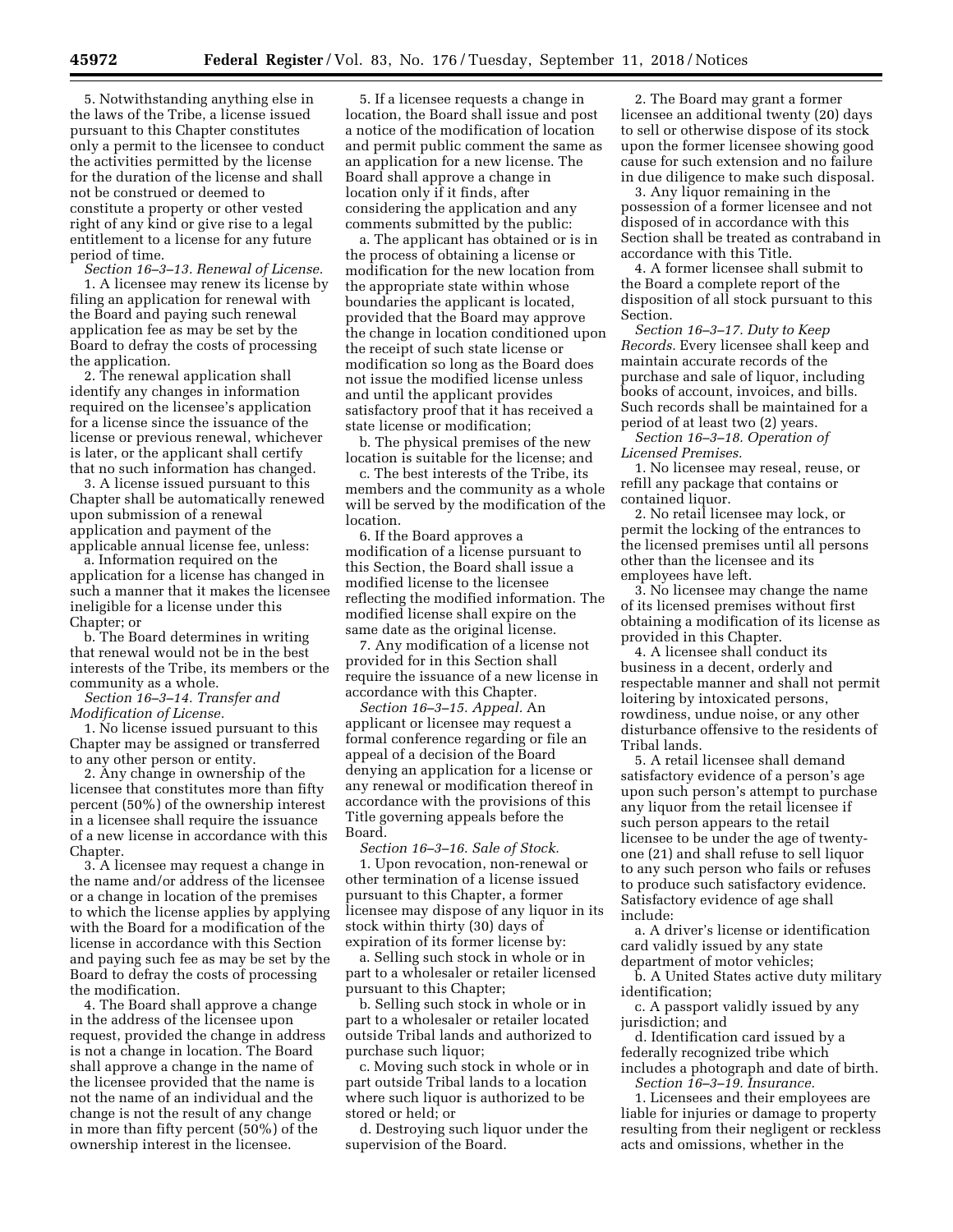operation of the licensed premises or in their violation of this Title.

2. All manufacturers and retailers conducting on-sales shall maintain insurance coverage insuring against liability under this Section in the amount of at least \$1,000,000.00 for bodily injury to any one (1) person, \$500,000.00 for any one (1) accident or personal injury, and \$100,000.00 for property damage.

## **CHAPTER 4**

## **ENFORCEMENT AND VIOLATIONS**

*Section 16–4–1. Complaints.*  1. Allegations of a violation of this Title shall be presented to the Board by submitting a complaint with such allegation in writing to the Chairperson of the Board or his or her designee.

2. A complaint may be submitted by any Board member or member of the public who believes that a person has committed a violation of this Title.

3. A complaint shall specify the person against whom the allegation is being made and the conduct that is alleged to be in violation of this Title.

4. Upon receipt of a complaint pursuant to this Section, the Board shall review the complaint to determine if the allegations made fall within the scope of this Title and whether, assuming the facts alleged are true, said facts would constitute a violation of this Title.

5. If the Board determines that the allegations do not fall within the scope of this Title or do not allege facts which, if true, would constitute a violation of this Title, the Board shall provide written notice to the complainant which shall state that:

a. The Board received the complaint;

b. The Board has reviewed the complaint in accordance with the provisions of this Chapter;

c. The Board has determined that the allegations do not fall within the scope of this Title and/or do not allege facts which would constitute a violation of this Title; and

d. The matter is closed.

6. If the Board determines that the allegations fall within the scope of this Title and allege facts which, if true, would constitute a violation of this Title, the Board shall make or cause to be made a preliminary investigation of the allegations in the complaint and, if there is reason to believe the allegations in the complaint, the Board shall issue a notice of violation as provided in this Chapter.

*Section 16–4–2. Examination and Audit.* 

1. The Board may examine and audit any licensee for the purpose of enforcing this Title.

2. In conducting an examination and audit pursuant to this Section, the Board may:

a. Examine any books, records, papers, maps, documents, or other data which may be relevant and material to the inquiry upon reasonable notice:

i. During normal business hours;

ii. At any other time agreed to by the person having possession, custody or care for such data; or

iii. At any time pursuant to an order of the Tribal Court;

b. Summon the licensee, any officer or employee or agent of the licensee, or any person having possession, custody or care of the books of account containing entries relating to the business of the licensee or required to perform the act, or any other person the Board may deem proper, to appear before the Board at the time and place named in the summons and to produce such books, records, papers, maps, documents or other data, and to give such testimony, under oath, as may be relevant or material to the inquiry; and

c. Take testimony of any person, under oath, as may be relevant or material to the inquiry.

*Section 16–4–3. Notice of Violation.*  1. If the Board has reason to believe that a violation of this Title has occurred, the Board shall issue a notice of violation to all persons accused of the violation.

2. A notice of violation shall state: a. The specific provisions of this Title alleged to have been violated;

b. The Board will consider any written response to the notice of violation from the accused before determining whether to proceed with the notice of violation; and

c. The accused may respond in writing to the notice of violation within fourteen (14) calendar days of service of the notice.

3. If a notice of violation is not delivered to a person accused of the violation personally at the time of issuance, it shall be served on such person in the manner provided for service of a summons in the rules of procedure governing civil actions in Tribal Court.

4. The accused shall have the right to respond to a notice of violation within the time stated in the notice of violation. The accused may include copies of any documents which the accused believes support his or her position.

5. After the time has expired for the accused to respond to a notice of violation, the Board shall consider any written response to the notice of violation and determine how to proceed with the notice of violation. Based on its review, the Board may:

a. Close the notice of violation if satisfied by the accused's response; or

b. Conduct or cause to be conducted a thorough investigation of the notice of violation.

6. If an investigation is conducted and such investigation reveals that there is evidence to support that a violation of this Title occurred, the Board shall determine an appropriate sanction for such violation as provided in this Chapter, including civil fine, license suspension or revocation, or both, and impose such sanction in accordance with the provisions of this Chapter.

7. Written notice shall be provided of the Board's decision under this Section. *Section 16–4–4. Formal Conference.* 

1. Within thirty (30) days of service of a decision of the Board, a person subject of the decision may request a conference with the Board to seek a review and redetermination of the decision.

2. A request for a conference shall: a. Be made in writing to the Board or its designee;

b. Identify the decision of the Board; c. Declare the redetermination sought; and

d. Include a complete statement of the facts relied on.

3. The Board, after an initial inquiry, may deny the request for a conference and direct the person to proceed to an appeal in accordance with this Chapter.

4. Upon request or its own initiative, the Board may stay any action on its decision until a time not more than thirty (30) days after issuance of a decision from the conference.

5. The Board may confer with the person by phone or in person, or may require the submission of additional written material and will issue a written decision. If the result sought is denied in whole or in part, the decision will state the basis for the denial.

6. After the Board issues its decision, the person may appeal the matters in dispute as provided in this Chapter. The person may request a stay of the decision within ten (10) days after issuance of the decision, provided the request is based upon an intention to request a hearing.

7. If no appeal is made within the time allowed, the decision from a formal conference is final and is not subject to any appeal before the Board or in any court.

*Section 16–4–5. Appeal.* 

1. Within thirty (30) days of service of a decision of the Board or issuance of a decision from a formal conference, a party aggrieved by the decision may file an appeal with the Board.

- 2. A request for appeal shall:
- a. Be made in writing to the Board;
- b. Identify the decision of the Board;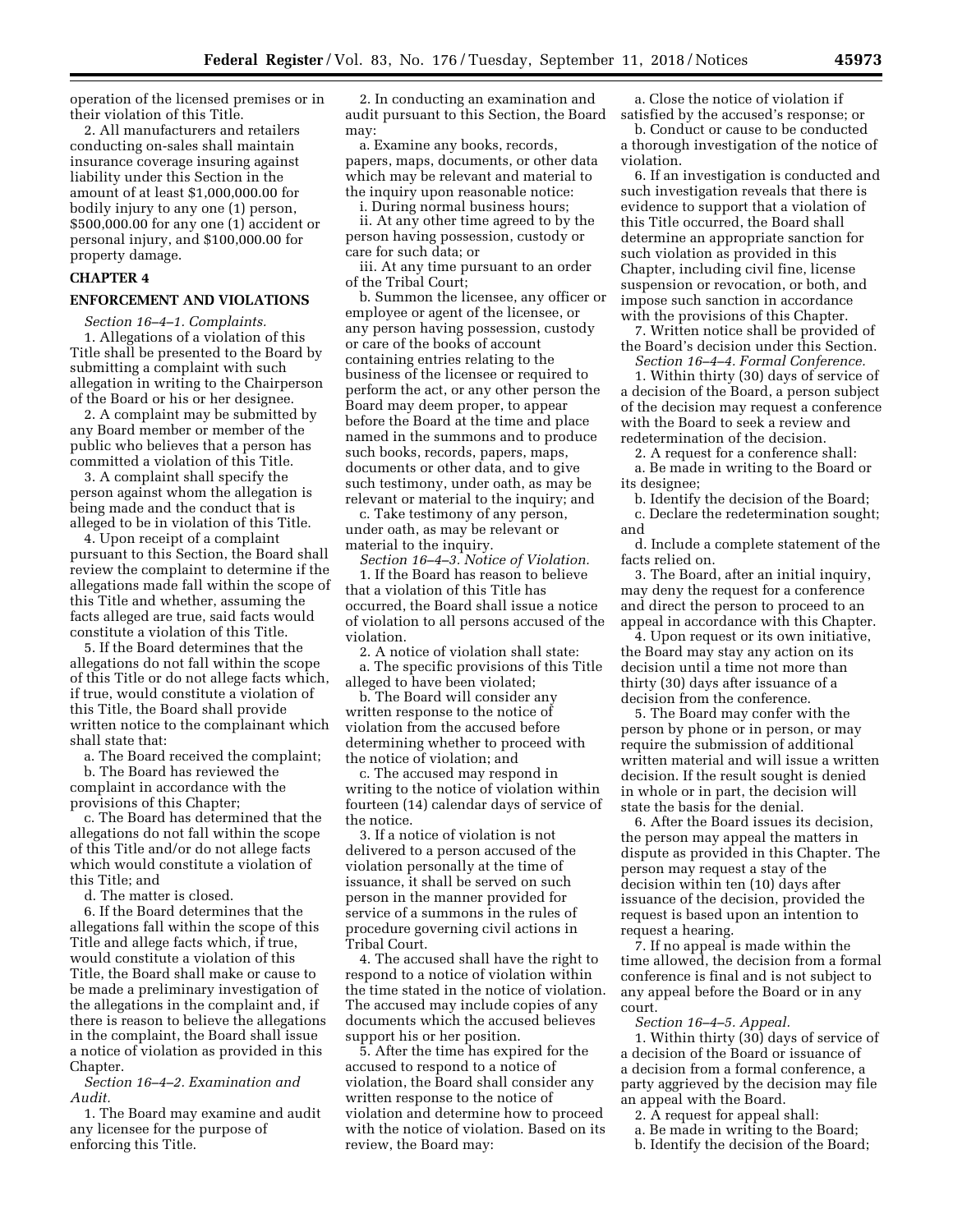c. Identify any conference decision;

d. Declare the redetermination sought; and

e. Include a complete statement of the facts relied on.

3. Upon request or its own initiative, the Board may stay any action on its decision until a time not more than thirty (30) days after issuance of a decision from the appeal.

4. The Board shall conduct a hearing on the applicant's appeal and take testimony and examine documentary evidence as necessary to determine the appeal.

5. After hearing an appeal, the Board shall issue a decision. The decision of the Board on an appeal under this Section shall be the final decision of the Board, provided that the Board shall have been deemed to have issued a final decision denying an appeal if the Board:

a. Fails to schedule and hold a hearing on the merits of an otherwise valid appeal within sixty (60) days after receipt of a notice of appeal; or

b. Fails to issue a written decision within thirty (30) days of the hearing on the merits of the appeal.

6. The Board may permit or require, pursuant to the rules and regulations of the Board, one or more levels of review by its employees or delegates in addition and prior to appeal to the Board, provided that the failure to proceed to a next required level of review shall constitute a waiver of any further appeal or judicial review.

7. The failure to file an appeal pursuant to this Section shall not prevent the aggrieved party from defending any action brought by the Board against the party in Tribal Court.

*Section 16–4–6. Judicial Review.* 

1. If a party is aggrieved by a final decision of the Board on appeal, the party may challenge the decision by filing a petition requesting judicial review of the Board's decision in the Tribal Court.

2. Judicial review of the Board's decision shall proceed in accordance with the following:

a. The petition for judicial review shall be filed within thirty (30) days of the issuance of the Board's decision;

b. No new or additional evidence may be introduced, but the matter shall be heard on the record established before the Board;

c. No new or additional issues may be raised and only issues raised before the Board may be heard regardless of the Board's authority to hear the issue;

d. The Tribal Court shall uphold all factual findings of the Board unless the Tribal Court concludes that such findings are not supported by the substantive evidence in the record established before the Board;

e. In reviewing legal conclusions reached by the Board, the Tribal Court shall give proper weight to the Board's interpretation of this Title and any rules and regulations of the Board;

f. The Tribal Court shall affirm any determination by the Board that the issuance, renewal or modification of a license is not in the best interests of the Tribe, its members or the community as a whole unless such determination is clearly arbitrary and capricious;

g. The Tribal Court may affirm, reverse, modify or vacate and remand the Board's final decision, but shall affirm the final decision unless the Tribal Court concludes that the final decision of the Board is:

i. Not supported by the evidence;

ii. Arbitrary or capricious;

iii. An abuse of discretion;

iv. Beyond the Board's authority; or v. Otherwise contrary to the laws of the Tribe.

3. The Tribal Court shall dismiss any action brought against the Board if the person filing the action has not exhausted all administrative remedies before the Board, including an appeal to the Board.

4. Notwithstanding anything to the contrary in this Title, the Tribal Court shall not have jurisdiction or authority to award or order the payment of damages or other monies or provide any remedy to a party except for affirming, reversing, modifying or vacating and remanding the decision of the Board.

5. The Tribal Court's jurisdiction to review a final decision of the Board shall be exclusive and a final decision of the Board shall not be subject to appeal, review, challenge, or other action in any court or tribunal except as provided in this Section.

*Section 16–4–7. Storage, Sale and Manufacture Violations.* 

1. It shall be a violation of this Title: a. To introduce, store, possess, sell, offer for sale, distribute, transport or manufacture liquor without first obtaining all necessary licenses or in any manner not authorized by this Title;

b. To store, sell, offer for sale, distribute, transport or manufacture liquor in violation of any provision of this Title or the terms of a license issued pursuant to this Title;

c. To deliver liquor to a manufacturer, wholesaler or retailer at any place other than the premises described in the license of such manufacturer, wholesaler or retailer;

d. For any manufacturer, wholesaler or retailer to keep or store any liquor at any place other than on the premises where such manufacturer, wholesaler or retailer is authorized to operate and except as otherwise provided in this Title;

e. For any retailer to take or solicit orders for the delivery of liquor from any person unless such person is registered as a salesman in accordance with this Title;

f. For any retailer to have any interest in the property or business of a manufacturer or wholesaler;

g. For any licensee to neglect or refuse to produce or submit for inspection, examination or audit any records lawfully requested by the Board in accordance with this Title;

h. For a retailer to obtain liquor in unbroken packages except from a manufacturer or wholesale licensee;

i. For a retailer or employee of a retailer to accept or give gifts of liquor in connection with its business, except for the sampling of liquor as provided by a wholesaler in the ordinary course of the trade;

j. For a manufacturer or retailer conducting on-sales to employ any person for the purpose of soliciting the purchase of liquor within the licensed premises on a percentage or commission basis;

k. For a manufacturer or retailer conducting on-sales to sell liquor without insurance coverage as required by this Title;

l. To knowingly employ a person under the age of majority in the sale, distribution or manufacture of liquor;

m. For a manufacturer conducting onsales, a retailer, or an employee of either to consume liquor or be intoxicated while selling liquor on the licensed premises;

n. For a manufacturer conducting onsales or a retailer to sell liquor for anything other than cash, check, or credit or debit card transaction or extend credit to any person, organization, or entity for the purchase of liquor;

o. For a retailer conducting off-sales or an employee of such a retailer to sell or give liquor in broken or refilled packages;

p. For a retailer conducting off-sales or an employee of such a retailer to permit the consumption of liquor on the retailer's premises;

q. For a retailer conducting on-sales or an employee of such a retailer to sell or give liquor for consumption off the retailer's premises;

r. To knowingly sell liquor to a person under the age of twenty-one (21) years;

s. For a manufacturer, retailer or employee of either to sell or give any liquor to any person or permit the consumption of liquor on the licensed premises between the hours of two 2:00 a.m. and 6:00 a.m., provided that a manufacturer may sell or give liquor in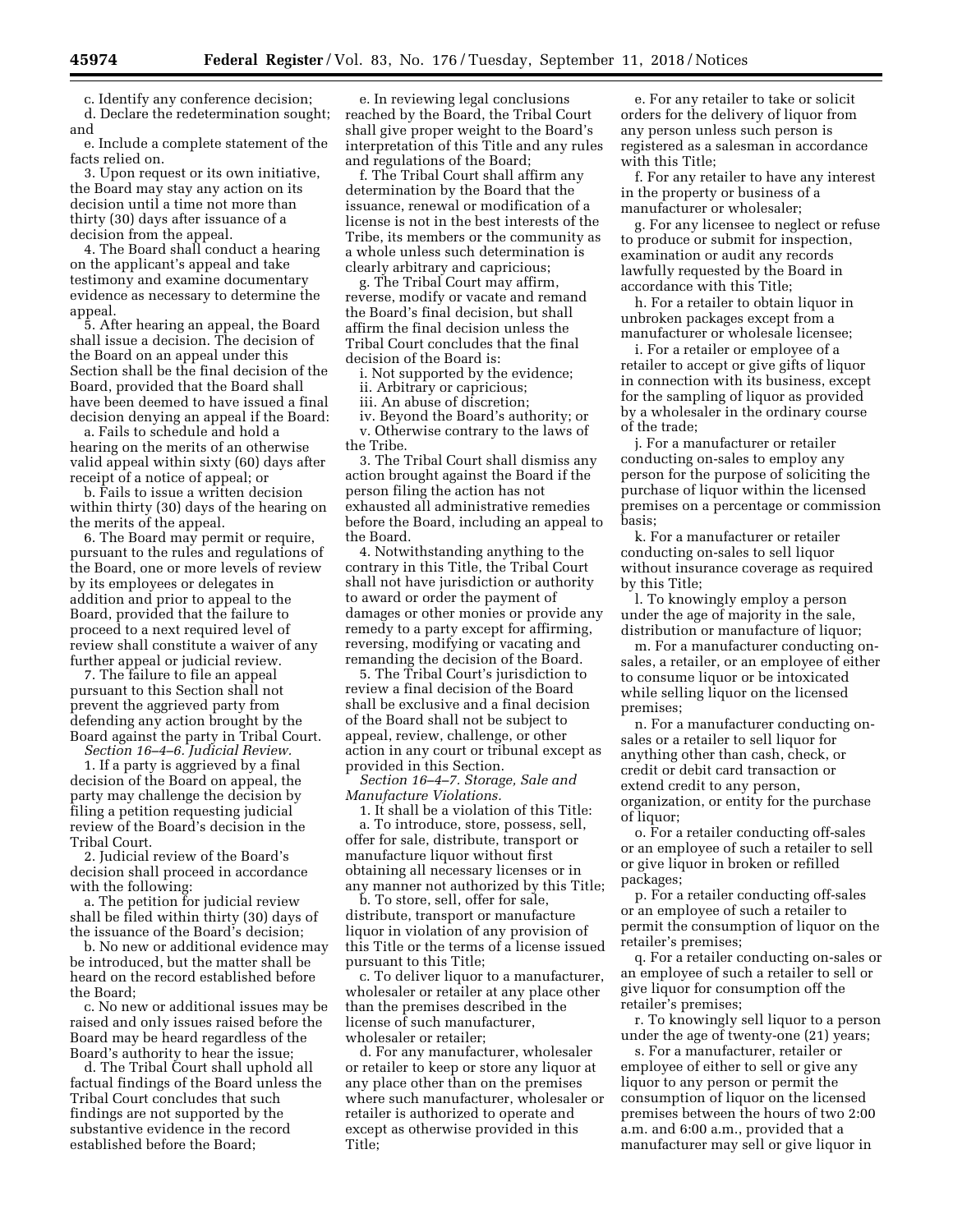unopened packages to wholesale and retail licensees during any hour;

t. For a manufacturer or retailer conducting on-sales or an employee of either to sell or give liquor to an intoxicated person within the licensed premises.

2. If an act is a violation of this Title when committed by a licensee, retailer, wholesaler or manufacturer, the licensee, retailer, wholesaler or manufacturer is also liable if the act is committed by one of its employees or agents.

3. In addition to any other consequences for a violation of this Title, including suspension or revocation of a license, a person who commits a violation under this Section shall be subject to a civil fine of up to five hundred dollars (\$500) per occurrence, which may be imposed by the Board pursuant to a notice of violation and thereafter enforced and collected through a civil cause of action brought by the Board on behalf of the Tribe in the Tribal Court.

*Section 16–4–8. Violations by Public.*  1. It shall be a violation of this Title for any person:

a. Who is under the age of twenty-one (21) years, to:

i. Purchase or attempt to purchase liquor except at the direction and under the supervision of the Board, its designee, or other law enforcement official for the purpose of enforcing this Title or other applicable law governing liquor on Tribal lands;

ii. Consume or possess liquor except for possession as a part of employment to the extent permitted under this Title and any applicable state law, consumption or possession as part of a bona fide religious ceremony, or consumption or possession in his or her permanent place of residence; or

iii. Attempt to purchase liquor through the use of false or altered identification which purports to show the person to be over the age of twentyone (21) years;

b. To consume liquor from a broken package in a public place, other than licensed premises specified in a manufacturer license, a retailer license which allows on-sales, or a special event license; or

c. To transfer in any manner an identification of age to a person under the age of twenty-one (21) years for the purpose of permitting such person to obtain liquor, provided that corroborative testimony of a witness other than the underage person shall be a requirement of finding a violation of this subsection.

2. In addition to any other consequences for a violation of this Title, a person who commits a violation of this Section shall be subject to a civil fine of up to one hundred dollars (\$100) per occurrence, which may be imposed by the Board pursuant to a notice of violation and thereafter enforced and collected through a civil cause of action brought by the Board on behalf of the Tribe in the Tribal Court.

*Section 16–4–9. Reporting of Violations.* The Board may report any violation of this Title to the appropriate officials of other jurisdictions and request an investigation and, if appropriate, prosecution of such violation as a violation of the laws of that jurisdiction, including the criminal laws of that jurisdiction.

*Section 16–4–10. Revocation and Suspension of License.* 

1. The Board may summarily suspend for up to fifteen (15) days the license of any person upon a finding of imminent danger to the public welfare caused by the licensee or any act or omission of the licensee.

2. The Board, after at least ten (10) days notice and a full hearing, may revoke the license of any person for any of the following:

a. Repeatedly violating or permitting the violation of any provision of this Title or the rules and regulations of the Board;

b. Failure or refusal to pay all taxes imposed on the sale, distribution or manufacture of liquor under the laws of the Tribe;

c. Misrepresentation of a material fact in the licensee's application for a license or any renewal thereof;

d. The occurrence of any event which would have made the licensee ineligible for a license if the event had occurred prior to the issuance of the license;

e. Failure to maintain insurance coverage as required by this Title for a continuous period of more than thirty (30) days;

f. Imminent danger to the public welfare caused by the licensee or any act or omission of the licensee which has not been corrected within a reasonable time after notice from the Board; or

g. Failure of the licensee to correct an unhealthy or unsafe condition on the licensed premises within a reasonable time after notice from the Board.

3. The Board may suspend the license of any licensee for a period not exceeding one-hundred eighty (180) days as an alternative to revoking the license if the Board is satisfied that the grounds giving rise to the revocation or the circumstances thereof are such that a suspension of the license would be adequate.

4. Any suspension of a license pursuant to this Section shall be effective twenty-four (24) hours after service of notice thereof upon the licensee. During any period of suspension of a license, the licensee shall have and exercise no rights or privileges whatsoever under the license.

5. After revocation of a license, the licensee's rights and privileges under such license shall terminate twenty-four (24) hours after service of notice thereof upon the licensee. Any licensee whose license is revoked shall not be granted any license under the provisions of this Title for a period of two (2) years from the date of revocation.

*Section 16–4–11. Enjoining Business.*  In addition to any other remedies available to it, the Board may bring, in the name of the Tribe, an action in any appropriate court to enjoin the operation of any unlicensed business, activity, or function when this Title requires a license for the conduct of such business, activity or function. The enjoining of a business pursuant to this Section shall be deemed an exclusion of the business pursuant to the Tribe's power to exclude and other inherent powers and authority of the Tribe.

*Section 16–4–12. Seizure of Contraband.* 

1. In addition to any other remedies available to it, the Board, pursuant to an order issued by the Board, may seize any liquor possessed contrary to the terms of this Title, including liquor possessed for manufacture or sale, as contraband.

2. Upon seizure of any liquor pursuant to this Section, the Board shall inventory all items seized and leave a written copy of such inventory with the person from whom it was seized or, if such person cannot be found, posted at the place from which the liquor was seized.

3. Any person who claims an ownership interest, right of possession to, or other interest in liquor seized pursuant to this Section may request a formal conference regarding or file an appeal of the Board's seizure of such liquor in accordance with the provisions of this Chapter governing appeals before the Board.

4. Upon the expiration or conclusion of any appeal permitted under this Chapter of seizure of liquor pursuant to this Section, including permitted judicial review, such liquor shall be forfeited and all title and ownership interest in such liquor shall vest in the Tribe unless an appeal or judicial review returns such liquor to the person from whom it was seized or other person entitled thereto.